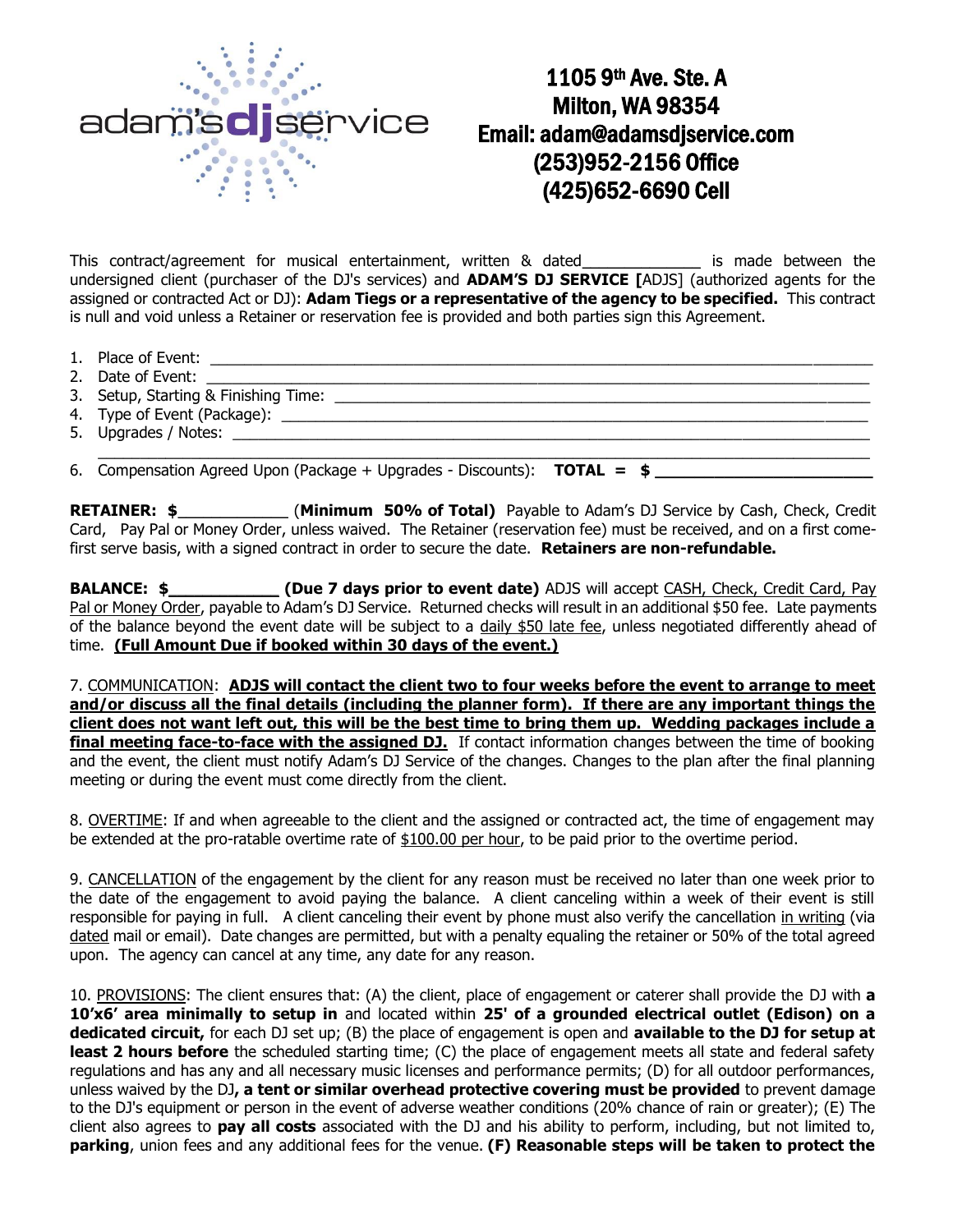**DJ and/or his equipment from any type of abuse, disrespect, theft or damage resulting from this booking. In the unlikely event of circumstances deemed by the DJ to present a real or implied threat of harm to the DJ's equipment, music or person, the DJ reserves the right to cease performance until the client has resolved the threatening situation and if necessary will call the police.** (G) The DJ reserves the right to deny any guest access to the DJ's equipment. (H) Any legal action resulting from a dispute between the parties on this contract must be filed in Pierce County (WA) District Court, and will be governed in accordance with the laws of the State of Washington.

11. DEATH: If, due to death, sudden incapacitating illness, accident or other unforeseeable circumstances and/or acts of God, the act is unable to perform as contracted, every effort will be made by the agency (if so notified and if time & circumstances permit) to provide a substitute act to perform in place of the canceling act, at the same fee & terms. If no acceptable substitute act can be found (or accepted by the client), the agency and the act agree to refund any and all payments made by the client as soon as able (after the life insurance check clears!). Upon such refund, this contract shall become null & void, and the client shall have no further legal recourse against the agency.

12. LATE: If the act is late starting due to unavoidable detention (traffic, weather, accident, flat tire, auto failure, etc.) the client has the option to add that amount of time to the end of the function at no charge or deduct a prorated refund from the balance due.

13. INJURY/DAMAGE/ETC.: In no event shall the agency be held liable for any personal injury, property damage or subjective performance-related complaints or for any other mishaps occurring at the function that are directly or indirectly the fault and/or responsibility of the act, including equipment failure. The act and the client agree to indemnify and hold the agency harmless against any and all claims for damages. If an accident is caused by the client or guest(s) of the client that causes any injury or damage to the act or agency's equipment, the client will be responsible. The agency does carry insurance in the rare case an accident may occur.

14. MUSIC: It is the client's responsibility to fill out planner form provided to them by the agency, to help the agency understand the general or specific interests of music for the client's event. Otherwise music will be played at the agency or act's discretion. **If there is a need for specific music to be played that the act or agency doesn't have in their collection, that music must be provided by the client no later than 1 week prior to the day of the event in the form of a CD, thumb drive or nearly any other method of sharing digital files.**

15. APPEARANCE**:** The DJ will dress appropriately for the event (style/colors), as indicated on the planner form.

| I, the undersigned, have read this document and do fully understand and agree to the terms and<br>conditions set forth herein.<br>(If an invoice or W9 is required for payment, please notify us in advance to avoid any late fees.) |                                                                                                                       |
|--------------------------------------------------------------------------------------------------------------------------------------------------------------------------------------------------------------------------------------|-----------------------------------------------------------------------------------------------------------------------|
| <b>Agent</b>                                                                                                                                                                                                                         | Client(s)                                                                                                             |
| <b>Names:</b><br>Adam Tiegs                                                                                                                                                                                                          |                                                                                                                       |
| <b>Address:</b> 1105 9 <sup>th</sup> Ave. Suite A                                                                                                                                                                                    |                                                                                                                       |
| Milton, WA 98354                                                                                                                                                                                                                     |                                                                                                                       |
| <b>Phones:</b> 253-952-2156 office                                                                                                                                                                                                   |                                                                                                                       |
| or 425-652-6690 cell                                                                                                                                                                                                                 | <u> 1989 - Johann Harry Harry Harry Harry Harry Harry Harry Harry Harry Harry Harry Harry Harry Harry Harry Harry</u> |
| <b>Emails:</b> adam@adamsdjservice.com                                                                                                                                                                                               |                                                                                                                       |
| <b>Agency Signature</b>                                                                                                                                                                                                              | <b>Client Signature</b>                                                                                               |
| $\mathsf{X}$                                                                                                                                                                                                                         | $\mathsf{X}$                                                                                                          |
| <b>Referred by:</b>                                                                                                                                                                                                                  |                                                                                                                       |